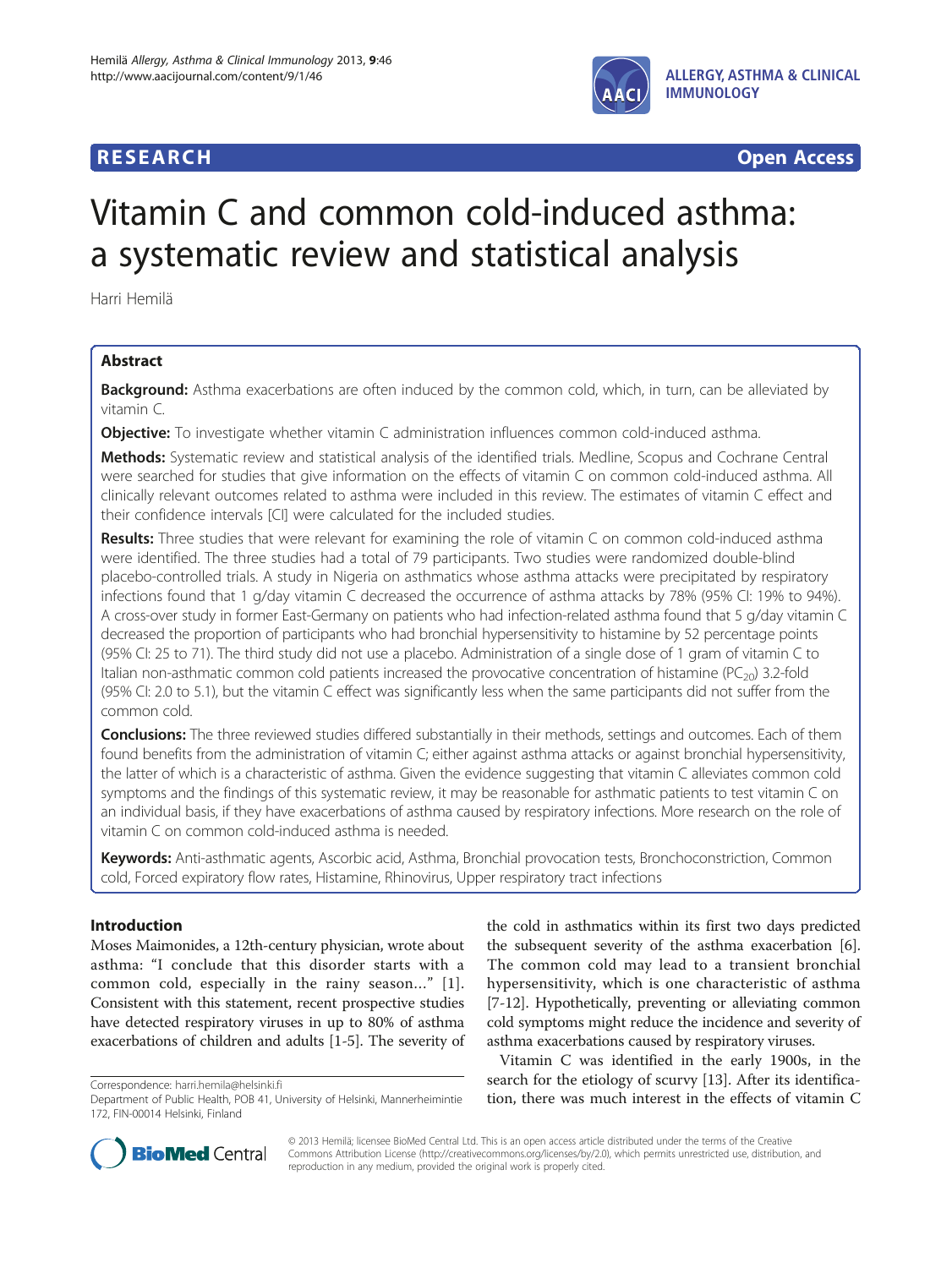on diseases unrelated to scurvy, but its role against other diseases is still undetermined. In placebo-controlled trials 1 g/day or more of vitamin C shortened the duration of colds in adults by 8% and in children by 18% [[14](#page-8-0)-[17](#page-8-0)]. The common cold studies did not examine the effect of vitamin C on pulmonary functions, but two trials found a greater effect on lower respiratory symptoms than on upper respiratory symptoms. Elwood et al. found that vitamin C significantly decreased the incidence of "chest colds" (−18%; cough or other chest symptoms) but not of "simple colds" (+1%; runny nose or sneezing) [[18,19](#page-8-0)]. Anderson et al. found that vitamin C significantly decreased the incidence of "throat colds" (−21%) but not of "nose colds" (−2%) [\[18,20\]](#page-8-0). Furthermore, vitamin C prevented pneumonia in three controlled trials with participants under special conditions [[17,21](#page-8-0)].

The use of vitamin C for treating asthma dates back to the 1940s. A few physicians reported that vitamin C seemed beneficial for some of their asthma patients, but other physicians found no such improvements in their asthma patients [[22,23\]](#page-8-0). A recent meta-analysis of three randomized trials on vitamin C and exercise-induced bronchoconstriction found that vitamin C halved the post-exercise decline of forced expiratory volume in 1 second  $(FEV_1)$ , which indicates that vitamin C has effects on some phenotypes of asthma [\[24\]](#page-8-0).

This study was motivated by the findings that asthma exacerbations are often induced by the common cold, which in turn is alleviated by vitamin C. The objective of this systematic review was to summarize the evidence on the possible role of vitamin C administration on common cold-induced asthma.

## **Methods**

## Types of studies

Intervention studies, randomised and non-randomised, and placebo-controlled and non-placebo-controlled, that give information on the effect of vitamin C on common cold-induced asthma and/or bronchial hypersensitivity were included in this systematic review.

## Types of participants

Studies on children and adults of either sex at any age were eligible.

## Types of interventions

The interventions considered were the oral or intravenous administration of vitamin C (ascorbic acid or its salts) as a single dose or as multiple doses for a period.

## **Outcomes**

All clinically relevant outcomes related to asthma such as the number of asthma exacerbations, the severity of

asthma, airway hypersensitivity and pulmonary functions were included in this review.

## Literature searches

Medline (OVID) was searched using terms: (exp Ascorbic acid/ or ascorb\*.mp) and (exp Asthma/ or asthma\*.mp or bronch\*.mp) and (exp Common cold/ or exp Respiratory Tract Infections/ or respiratory infect\*.mp). Similar searches were carried out via Scopus and the Cochrane Central Register of Controlled Trials. No language restrictions were used. The databases were searched from their inception to September 2013. Studies that fulfilled the selection criteria were included. The reference lists of the identified studies and relevant review articles were screened for additional references. Finally, a cited article search of the Web of Science database was carried out to search for papers that cited the trials identified in the primary search. See Additional file [1](#page-7-0) for the flow diagram of the literature search.

## Selection of studies and data extraction

Three studies that were relevant to the investigation of the role of vitamin C on common cold-induced asthma were identified (Tables [1](#page-2-0) and [2\)](#page-3-0). The data of the three included trials were extracted and analyzed by this author (see below and Additional files [2](#page-7-0) and [3\)](#page-7-0). Dr. Bucca was contacted for the original data, but she no longer retained those data. Dr. Bucca reported the histamine  $PC_{20}$  values of their study as figures in two separate reports [[25,26](#page-8-0)]. In the current study, the individual-level values were measured from one of the figures [[26](#page-8-0)]; see Additional file [2](#page-7-0) for the data extraction. The reconstructed data set has the same means and gives the same F-statistics as Bucca et al. reported; see Additional files [2](#page-7-0) and [3](#page-7-0).

## Statistical analysis

In 1980, Anah et al. reported the cumulative incidence of asthma attacks during the trial [[27](#page-8-0)], which gives a rate ratio (RR) = 0.22 (95% confidence interval [CI]: 0.09-0.47) using the "poisson.test" program of the R-package [\[28\]](#page-8-0). However, Anah and colleagues did not publish the individual level data or standard deviations (SD) for the distribution of asthma attacks and therefore the variance per mean ratio could not be calculated (it is 1.0 for the Poisson distribution). Nevertheless, they published partial descriptions of the asthma attack distributions that were used to generate more realistic over-dispersed Poisson-type distributions for the treatment groups. The exact distribution of the severe and moderate asthma attacks in the vitamin C group could be inferred and thus the RR for severe and moderate attacks involves fewer imputations than the RR for all asthma attacks. The RRs and their 95% CIs were then calculated by using the "glm.nb" program of the R package, which fits the negative binomial regression model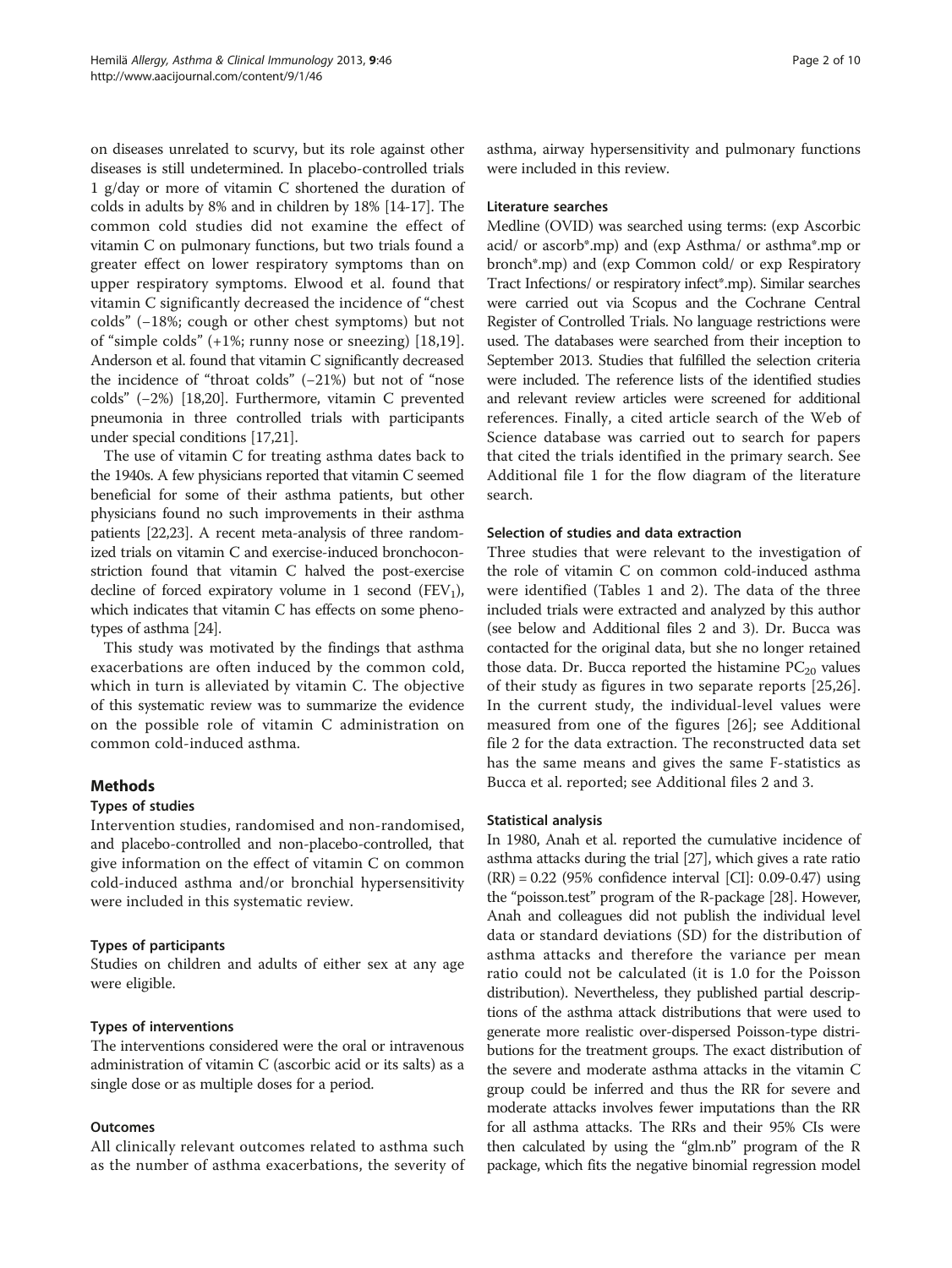#### <span id="page-2-0"></span>Table 1 Characteristics of the included trials

| Study                          | ltem         | <b>Description</b>                                                                                                                                                                                                                                                                                                                                                                                                                                                                     |  |  |
|--------------------------------|--------------|----------------------------------------------------------------------------------------------------------------------------------------------------------------------------------------------------------------------------------------------------------------------------------------------------------------------------------------------------------------------------------------------------------------------------------------------------------------------------------------|--|--|
| Anah et al. 1980 [27]          | Participants | 41 asthmatic subjects attending an asthma clinic in Nigeria. All had had asthma for<br>at least 4 yrs. The participants had histories of increased asthma attacks during the<br>rainy season. In all cases their attacks were precipitated by respiratory infections, which<br>started with a sore throat and a dry cough. The trial was conducted during the rainy<br>season. Patients with bronchitis were excluded. 22 M, 19 F; age 15 to 46 y (mean 27 y);<br>22 vit C 19 placebo. |  |  |
|                                | Duration     | 14 wk                                                                                                                                                                                                                                                                                                                                                                                                                                                                                  |  |  |
|                                | Intervention | 1 g/d vit C or a placebo for 14 wk.                                                                                                                                                                                                                                                                                                                                                                                                                                                    |  |  |
|                                | Outcome      | Frequency of asthma attacks. "Severe attacks" indicate those that needed emergency<br>attendance at the hospital; "moderate attacks" those that necessitated the use of<br>inhalers more frequently, and "mild attacks" those that caused some increase in<br>wheezing and breathlessness.                                                                                                                                                                                             |  |  |
|                                | Notes        | See calculations in Additional files 2 and 3.                                                                                                                                                                                                                                                                                                                                                                                                                                          |  |  |
| Schertling et al. 1990 [30,31] | Participants | 29 Participants with a diagnosis of infection-related asthma in former East-Germany.<br>Patients with acute and serious purulent infections were excluded. 18 M, 11 F; age<br>18 to 60 y.                                                                                                                                                                                                                                                                                              |  |  |
|                                | Duration     | Total duration 5 wk, composed of 2 periods of 2 wk intervention and a 1 wk washout<br>between them.                                                                                                                                                                                                                                                                                                                                                                                    |  |  |
|                                | Intervention | 5 g/d vit C or placebo for 1 wk before the histamine sensitivity test in the middle of<br>the 2 wk intervention. Washout 1 wk between the 2-wk intervention phases.                                                                                                                                                                                                                                                                                                                    |  |  |
|                                | Outcomes     | 1) Sensitivity to histamine: positive result indicates that exposure to $<$ 1 µmol histamine<br>increased respiratory tract resistance by 50%. 2) Asthma symptom score, 3) PEF                                                                                                                                                                                                                                                                                                         |  |  |
|                                | Notes        | See calculations in Additional file 2. The histamine sensitivity data are reported for 23<br>participants. There is no description for the missing data.                                                                                                                                                                                                                                                                                                                               |  |  |
| Bucca et al. 1989 [25,26]      | Participants | 9 members of hospital staff in Italy with a negative history of asthma and atopy. All<br>suffered from the common cold with cough on the first vit C test day, and all had<br>recovered on the second vit C test day 6 wk later. 5 M, 4 F; age 18 to 48 y (mean 29 y).                                                                                                                                                                                                                 |  |  |
|                                | Duration     | Two study days separated by 6 wk.                                                                                                                                                                                                                                                                                                                                                                                                                                                      |  |  |
|                                | Intervention | Single dose 2 g of vit C.                                                                                                                                                                                                                                                                                                                                                                                                                                                              |  |  |
|                                | Outcome      | $PC_{20}$ was measured at baseline and 1 h after vit C administration on both study days.                                                                                                                                                                                                                                                                                                                                                                                              |  |  |
|                                | <b>Notes</b> | See calculations in Additional files 2 and 3.                                                                                                                                                                                                                                                                                                                                                                                                                                          |  |  |

 $PC_{20}$ : Concentration of histamine needed for a 20% FEV<sub>1</sub> decrease.

PEF: Peak Expiratory Flow.

[[28,29\]](#page-8-0). These conservative RR estimates are shown as the findings of the Anah study (Table [3](#page-4-0)) see Additional files [2](#page-7-0) and [3](#page-7-0) for the calculations.

In 1990, Schertling et al. reported the numbers of participants who were sensitive to histamine on the vitamin C and the placebo phases of a cross-over study [[30](#page-8-0),[31\]](#page-8-0). Bronchial hypersensitivity was defined as a cumulative dose of <1 μmol histamine that caused a 50% increase in respiratory tract resistance. In the current study, the P-value for the difference in the proportions of participants with bronchial hypersensitivity to histamine between the vitamin C and the placebo phases was calculated from the discordant observations using the binomial distribution. The 95% CI for the difference in the proportions was calculated using the Agresti-Caffo method [[32](#page-8-0)]. See Additional file [2](#page-7-0) for the calculations. Schertling and colleagues did not report the distribution for asthma symptom scores or PEF values, but they reported the

Wilcoxon-test P-values for the vitamin C and the placebo phase differences [[30](#page-8-0),[31](#page-8-0)], which are shown in Table [3.](#page-4-0)

In 1989, Bucca et al. reported the histamine provocation concentrations that caused a 20% decline in  $FEV<sub>1</sub>$  level  $(PC_{20})$  at baseline and at 1 hour after vitamin C administration for two study days that were separated by a 6 week interval [[25](#page-8-0),[26\]](#page-8-0). On the first vitamin C test day, the participants suffered from the common cold, and 6 weeks later, on the second vitamin C test day, they had all recovered. In the current study, the effect of vitamin C was calculated as the difference in the  $log(PC_{20})$  levels between the baseline and 1 hour after vitamin C administration. A paired t-test was used to calculate the P-value and the 95% CI in the log-scale was also obtained. Thereafter the 95% CI was converted into the ratio scale. The paired t-test of the  $log(PC_{20})$  values was also used to calculate the interaction P-value between the vitamin C effect and the presence of the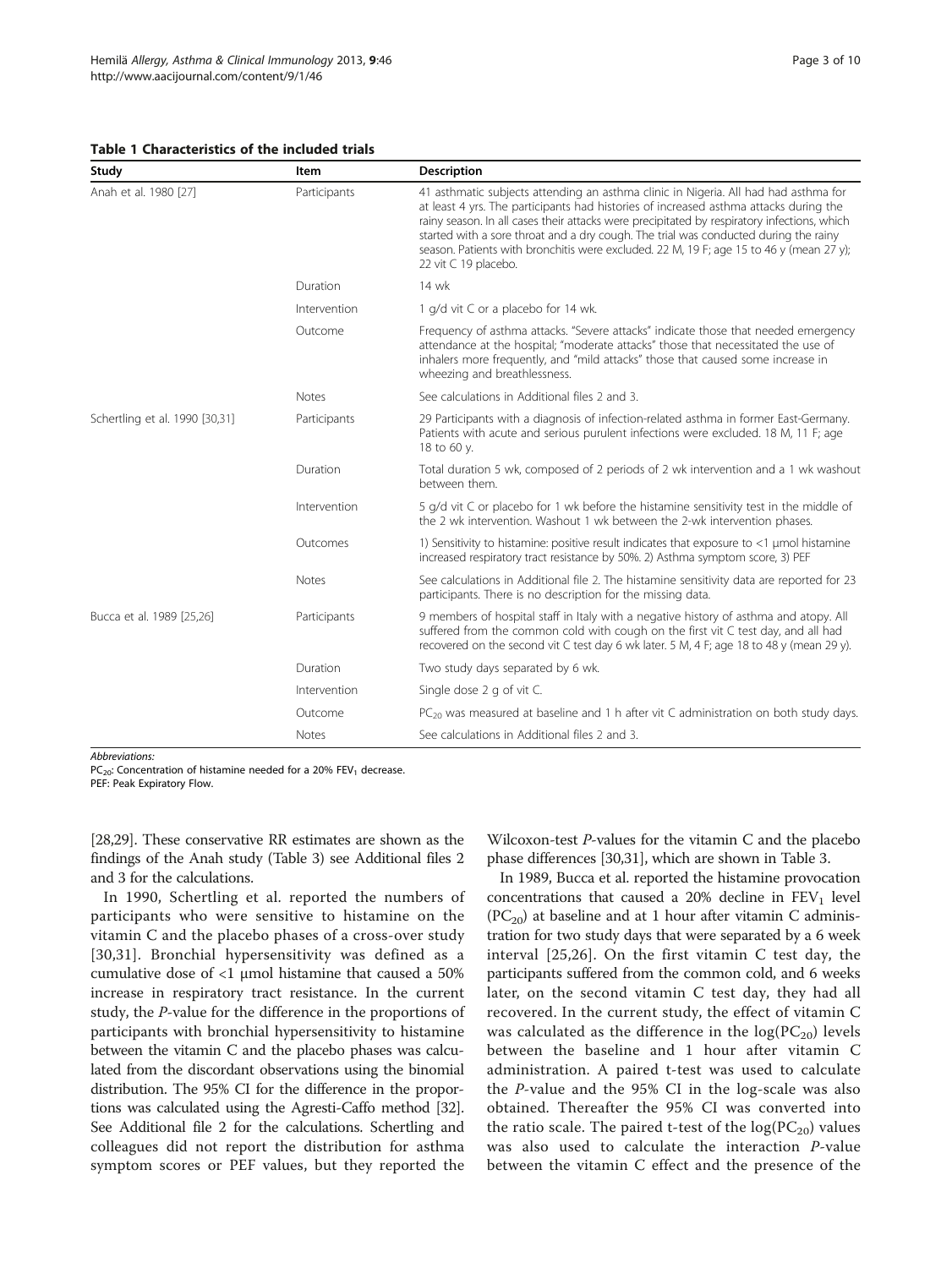| Study                          | Domain of interest                     | <b>Description</b>                                                                                                                                                                                                                                                                                                                                                                                                                                                    |  |  |
|--------------------------------|----------------------------------------|-----------------------------------------------------------------------------------------------------------------------------------------------------------------------------------------------------------------------------------------------------------------------------------------------------------------------------------------------------------------------------------------------------------------------------------------------------------------------|--|--|
| Anah et al. 1980 [27]          | Design                                 | Parallel-group trial.                                                                                                                                                                                                                                                                                                                                                                                                                                                 |  |  |
|                                | Randomization                          | Reported as a randomized trial, but the method of randomization<br>was not described.                                                                                                                                                                                                                                                                                                                                                                                 |  |  |
|                                | Allocation concealment                 | Not described, but double-blinding implies that allocation must<br>have been concealed.                                                                                                                                                                                                                                                                                                                                                                               |  |  |
|                                | Blinding of participants and personnel | Reported as double-blind, which implies that participants and<br>personnel were blind; however, the persons who were blind are<br>not explicitly described.                                                                                                                                                                                                                                                                                                           |  |  |
|                                | Blinding of outcome assessment         | Reported as double-blind, which implies that outcome assessment<br>was blind; however, the persons who were blind are not explicitly<br>described.                                                                                                                                                                                                                                                                                                                    |  |  |
|                                | Drop-outs                              | No description of drop-outs.                                                                                                                                                                                                                                                                                                                                                                                                                                          |  |  |
| Schertling et al. 1990 [30,31] | Design                                 | Cross-over trial.                                                                                                                                                                                                                                                                                                                                                                                                                                                     |  |  |
|                                | Randomization                          | Reported as a randomized trial, but the method of randomization<br>was not described.                                                                                                                                                                                                                                                                                                                                                                                 |  |  |
|                                | Allocation concealment                 | Not described, but double-blinding implies that allocation must<br>have been concealed.                                                                                                                                                                                                                                                                                                                                                                               |  |  |
|                                | Blinding of participants and personnel | Reported as double-blind, which implies that participants and<br>personnel were blind; however, the persons who were blind are<br>not explicitly described.                                                                                                                                                                                                                                                                                                           |  |  |
|                                | Blinding of outcome assessment         | Reported as double-blind, which implies that outcome assessment<br>was blind; however, the persons who were blind are not explicitly<br>described.                                                                                                                                                                                                                                                                                                                    |  |  |
|                                | Drop-outs                              | Total number of participants was 29, but histamine sensitivity is<br>reported for 23 participants. The reasons for the 6 missing participants<br>are not given.                                                                                                                                                                                                                                                                                                       |  |  |
| Bucca et al. 1989 [25,26]      | Design                                 | Self-controlled trial. Two series of histamine challenge tests were<br>done before and after vit C. The first series was carried out when<br>the participants suffered from the common cold, and the second<br>series was carried out 6 wk later after the participants had recovered.<br>On both study days, vit C was administered after the baseline<br>histamine challenge test and the second histamine challenge test was<br>carried out 1 h later. No placebo. |  |  |
|                                | Randomization                          | Not a randomized trial.                                                                                                                                                                                                                                                                                                                                                                                                                                               |  |  |
|                                | Allocation concealment                 | Not applicable.                                                                                                                                                                                                                                                                                                                                                                                                                                                       |  |  |
|                                | Blinding of participants and personnel | Not blinded.                                                                                                                                                                                                                                                                                                                                                                                                                                                          |  |  |
|                                | Blinding of outcome assessment         | Not blinded.                                                                                                                                                                                                                                                                                                                                                                                                                                                          |  |  |
|                                | Drop-outs                              | One participant out of 10 was excluded from the statistical analysis<br>because she had whooping cough and not the common cold.                                                                                                                                                                                                                                                                                                                                       |  |  |

<span id="page-3-0"></span>Table 2 Methodological characteristics of the included trials

common cold. See Additional files [2](#page-7-0) and [3](#page-7-0) for the calculations.

In the analysis of the Bucca et al. data, linear modeling (lm program of the R package [\[28\]](#page-8-0)) was used to determine whether the effect of vitamin C on the common-cold-day could be explained by the baseline  $log(PC_{20})$  level values a) on the common-cold-day or b) on the day the participant had recovered, or c) by the vitamin C effect on the day the participant had recovered. The improvement of model fit was assessed by the likelihood ratio test. The vitamin C effect on the common-cold-day was significantly explained by the baseline  $log(PC_{20})$  level on the common-cold-day and by the vitamin C effect on the day the participant had recovered. Compared with the null model without the explanatory variables, the addition of these two variables improved the model fit by  $\chi^2(2 \text{ df}) = 9.1$ ,  $P = .011$ . Since the vitamin C effect on the common-cold-day was explained by the vitamin C effect on the day the participant had recovered, the latter was subtracted from the former, which gave an adjusted vitamin C effect. In a linear model, the adjusted vitamin C effect was significantly explained by the baseline  $log(PC_{20})$ level:  $\chi^2(1 \text{ df}) = 6.2$ ,  $P = .013$  (Figure [1\)](#page-5-0). See Additional file [3](#page-7-0) for the calculations.

In the Bucca et al. data, the association between the histamine  $PC_{20}$  levels on the two study days separated by a 6 week period was analyzed using the "cor.test" and "lm" programs of the R package [\[28](#page-8-0)]. The influence of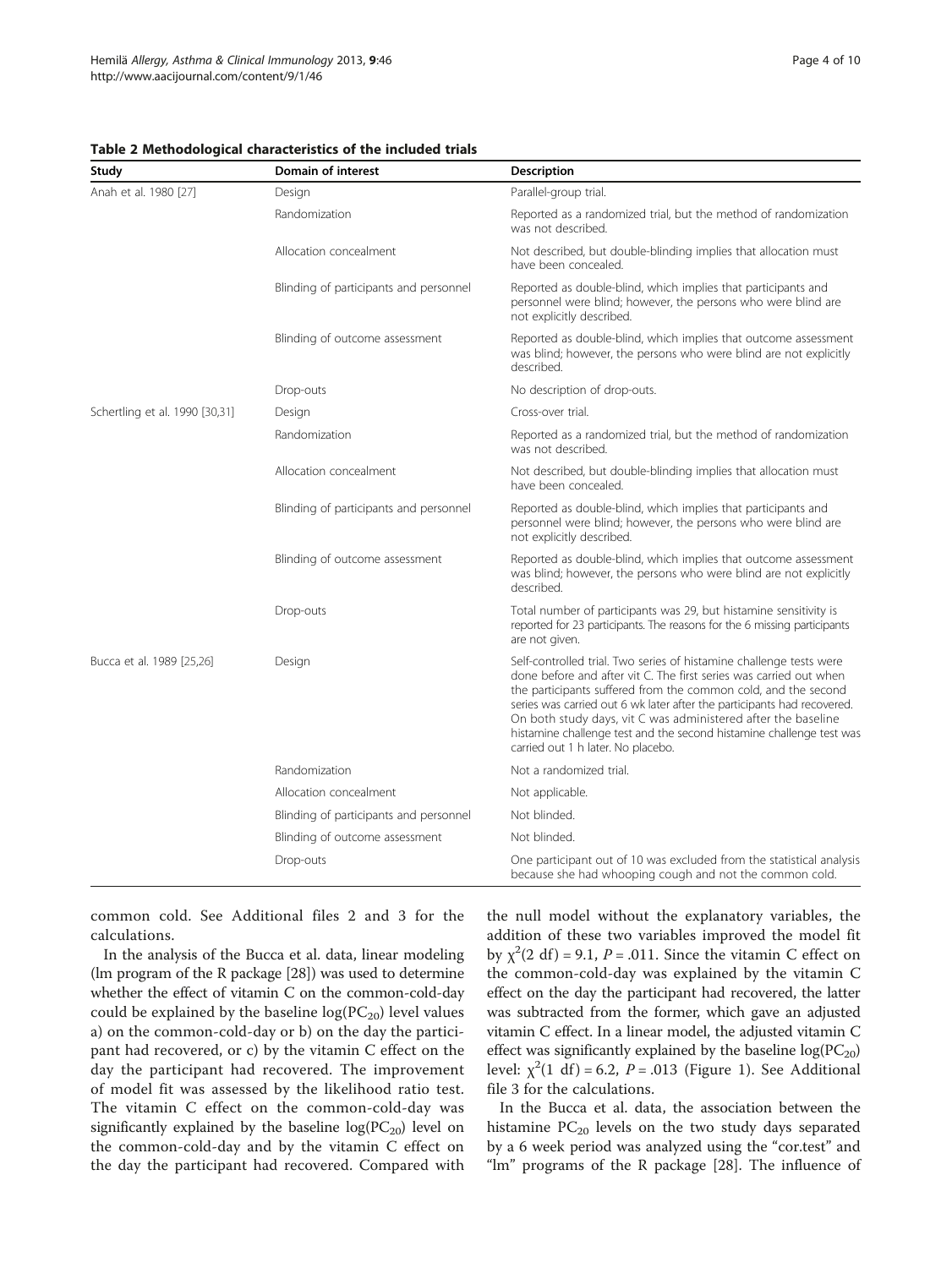#### <span id="page-4-0"></span>Table 3 Findings of the included trials

| Study                     | Outcome                                                                                       | P (2-tail) for<br>the difference | Estimate of vitamin C<br>effect (95% CI)            | <b>Notes</b>                                                                                                                                                                                                                                                                              |
|---------------------------|-----------------------------------------------------------------------------------------------|----------------------------------|-----------------------------------------------------|-------------------------------------------------------------------------------------------------------------------------------------------------------------------------------------------------------------------------------------------------------------------------------------------|
| Anah et al. 1980 [27]     | Incidence of all asthma attacks:                                                              | 0.019                            | $RR = 0.22$ (0.06 to 0.81)                          | All asthma attacks: 9/22 and 35/19<br>(attacks/persons) in vit C and placebo<br>groups, respectively. See Additional files<br>2 and 3 for the calculations.                                                                                                                               |
|                           | Incidence of severe and<br>moderate asthma attacks:                                           | 0.003                            | $RR = 0.11$ (0.02 to 0.48)                          | Severe and moderate asthma attacks:<br>3/22 and 23/19 (attacks/persons) in vit C<br>and placebo groups, respectively. See<br>Additional files 2 and 3 for the calculations.                                                                                                               |
|                           | Schertling et al. 1990 [30,31] Proportion of participants who<br>were sensitive to histamine: | 0.0005                           | 52 percentage points<br>decrease (25 to 71)         | The P-value was calculated from the<br>discordant observations: 12 were sensitive<br>to histamine in the placebo phase but not<br>in the vit C phase; 0 were sensitive to<br>histamine in the vit C phase but not in the<br>placebo phase. See Additional file 2 for the<br>calculations. |
|                           | Asthma symptom score:                                                                         | 0.12                             |                                                     | Placebo: 0.72, Vit C: 0.65 Scale 0 to 3; 0 indicates no symptoms.<br>The P-value was calculated by<br>Schertling et al. [30,31].                                                                                                                                                          |
|                           | PEF:                                                                                          | 0.12                             | Placebo: 400 L/min,<br>Vit C: 409 L/min             | The P-value was calculated by<br>Schertling et al. [30,31].                                                                                                                                                                                                                               |
| Bucca et al. 1989 [25,26] | Histamine $PC_{20}$ :                                                                         | 0.0003                           | 3.2 fold increase in<br>$PC_{20}$ (2.0 to 5.1 fold) | Vit C increased histamine PC <sub>20</sub> geometric<br>mean from 7.8 to 25.1 mg/ml. See Additional<br>files 2 and 3 for the calculations.                                                                                                                                                |
|                           | Interaction between the vitamin $C = 0.003$<br>effect and the common cold:                    |                                  |                                                     | Interaction test for the vit $C$ effect on $PC_{20}$<br>(before/after vit C) and the presence of the<br>common cold (yes/no). See Additional file<br>2 for the calculations.                                                                                                              |

CI: Confidence Interval.

 $PC_{20}$ : Concentration of histamine needed for a 20% FEV<sub>1</sub> decrease.

PEF: Peak Expiratory Flow.

RR: Rate Ratio.

vitamin C administration on the association between the  $log(PC_{20})$  levels on the two study days was analyzed with linear modeling as follows. First, the baseline histamine  $log(PC_{20})$  determined when the participant was suffering from the common cold was modeled using the baseline  $log(PC_{20})$  determined after the participant had recovered as the explanatory variable. Second, the difference in the vitamin C effects on the two study days was added to the linear model. The comparison of these two models tested whether vitamin C administration significantly improved the association between the  $PC_{20}$  levels on the two study days separated by 6 weeks and gave  $\chi^2(1 \text{ df}) = 9.2$ ,  $P = .0024$ . See Additional file [3](#page-7-0) for the calculations.

The Bucca et al. study did not use a placebo and the second histamine challenge test was carried out at 1 hour after the baseline test. Therefore, studies that give information on the role of placebo on the histamine challenge test [\[7-9,33-35](#page-8-0)] and about tachyphylaxis [[35](#page-8-0)-[40](#page-8-0)] were searched; see Additional file [2](#page-7-0) for the data of two reports [[33,36](#page-8-0)]. Furthermore, one day before the first vitamin C test day, Bucca et al. ascertained the reproducibility of the histamine challenge test. The baseline test and the test 1 hour later had a very close correlation  $(r = .96)$ .

The coefficient of variation was on average 6% for three measurements comprising the two reproducibility day measurements and the baseline histamine test on the first vitamin C day [\[25](#page-8-0)].

The 2-tailed P-values are presented in this text.

The statistical analyses in this systematic review were not planned in a protocol prior to the review. Instead the statistical approaches were formulated after the data of the selected studies became available.

## Results

Three intervention studies that give information on the effect of vitamin C on common cold-induced asthma were identified. A total of 79 people participated in the three trials (Table [1\)](#page-2-0). The three studies are clinically heterogeneous and the outcomes are different. Therefore no pooled effect can be calculated. Instead the studies are analyzed separately. The methodological characteristics of the three studies are described in Table [2](#page-3-0).

The study by Anah et al. was a randomized double-blind placebo-controlled trial with parallel groups  $(N = 41)$  [\[27](#page-8-0)]. The effect of 1 g/day of vitamin C on participants who had histories of increased asthma attacks during the rainy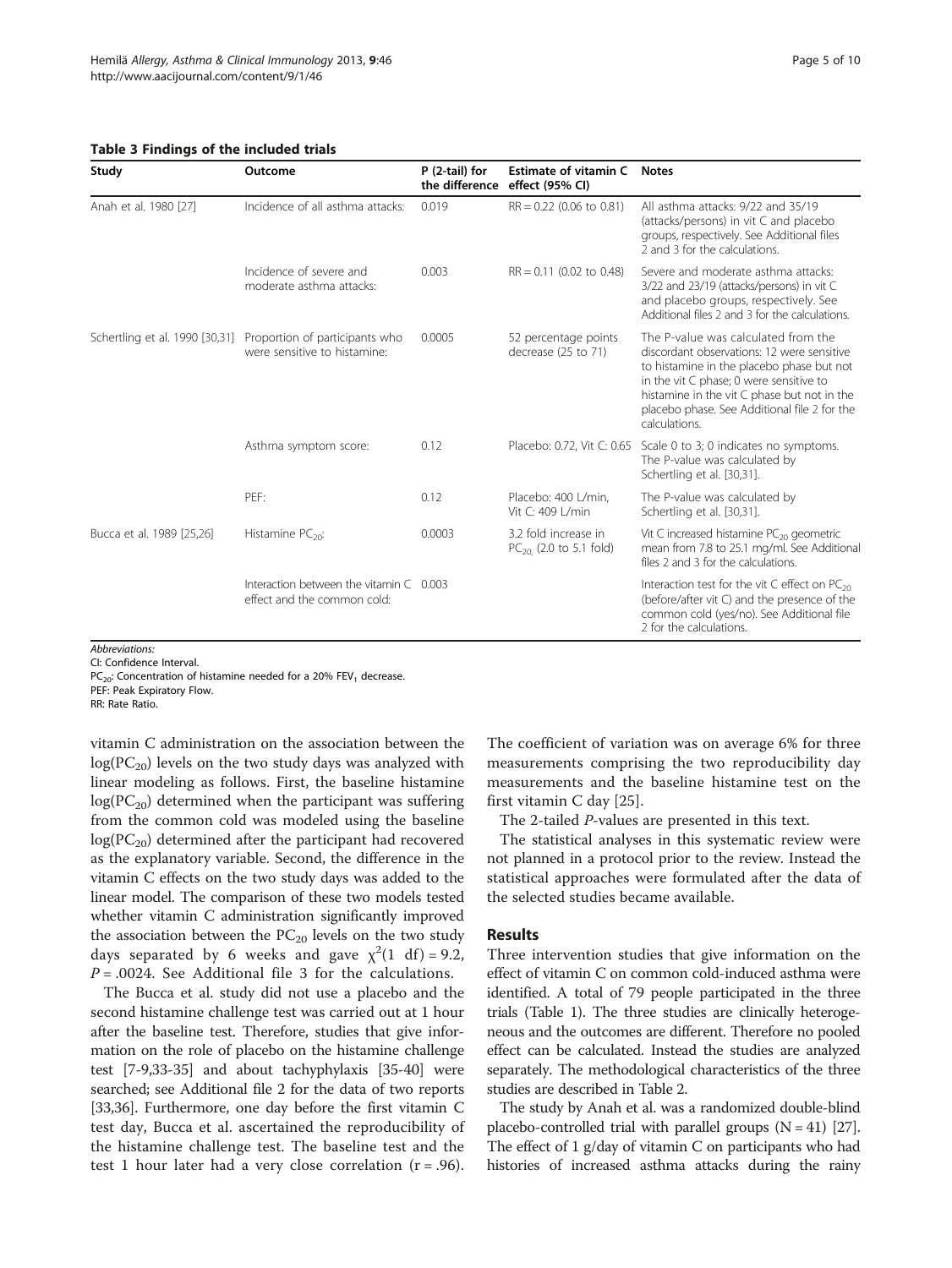season in Nigeria was investigated. In all previous cases their attacks were precipitated by respiratory infections, which started with a sore throat and a dry cough. The 14-week trial was carried out during the Nigerian rainy season. The study recorded 35 asthma attacks in the placebo group ( $n = 19$ ), but only 9 attacks in the vitamin C group  $(n = 22)$ . Thus, vitamin C decreased the incidence of all asthma exacerbations by 78% (Table [3](#page-4-0)). The effect appeared even greater on those asthma exacerbations that were classified as severe or moderate, which decreased by 89% (Table [3](#page-4-0)). Furthermore, Anah et al. reported that there was a recurrence of asthma attacks in the vitamin C group within 8 weeks after vitamin administration was discontinued, though no quantitative data were published.

The study by Schertling et al. was a randomized doubleblind placebo-controlled cross-over trial conducted in the former East Germany  $(N = 29)$  [[30,31](#page-8-0)]. The effect of 5 g/day of vitamin C was studied on participants who had a diagnosis of infection-related asthma. Schertling et al. tested bronchial responsiveness to histamine so that hypersensitivity was defined as increase in respiratory tract resistance of 50% for a cumulative exposure to <1 μmol histamine. Vitamin C decreased the proportion of participants who were sensitive to histamine by 52 percentage

points (Table [3](#page-4-0)). The decrease in prevalence was from 91% (21/23) during the placebo phase to 39% (9/23) during the vitamin C phase. The mean symptom scores and PEF values were also reported and, though nonsignificant, their differences were in favor of vitamin C (Table [3\)](#page-4-0).

Bucca et al. investigated the effect of a single dose 1 g vitamin C on histamine challenge test of common cold patients in a self-controlled study  $(n = 9)$  [\[25,26](#page-8-0)]. A second pair of histamine challenge tests was carried out 6 weeks later after the participants had recovered. When the participants suffered from the common cold, the baseline  $PC_{20}$  level was 50% lower than after they had recovered  $(P=.005)$ , which indicates that the common cold increased bronchial sensitivity to histamine. When the participants suffered from the common cold, vitamin C administration caused a 3.2-fold increase in the geometric mean histamine  $PC_{20}$  level in the baseline values of 7.8 to 25.1 mg/ml (Table [3](#page-4-0)). After the participants had recovered from the common cold 6 weeks later, vitamin C increased the  $PC_{20}$ level by just 1.6 fold.

A comparison between the two study days found that there was a significant interaction between the vitamin C effect and the presence of the common cold  $(P=.003)$ ,

<span id="page-5-0"></span>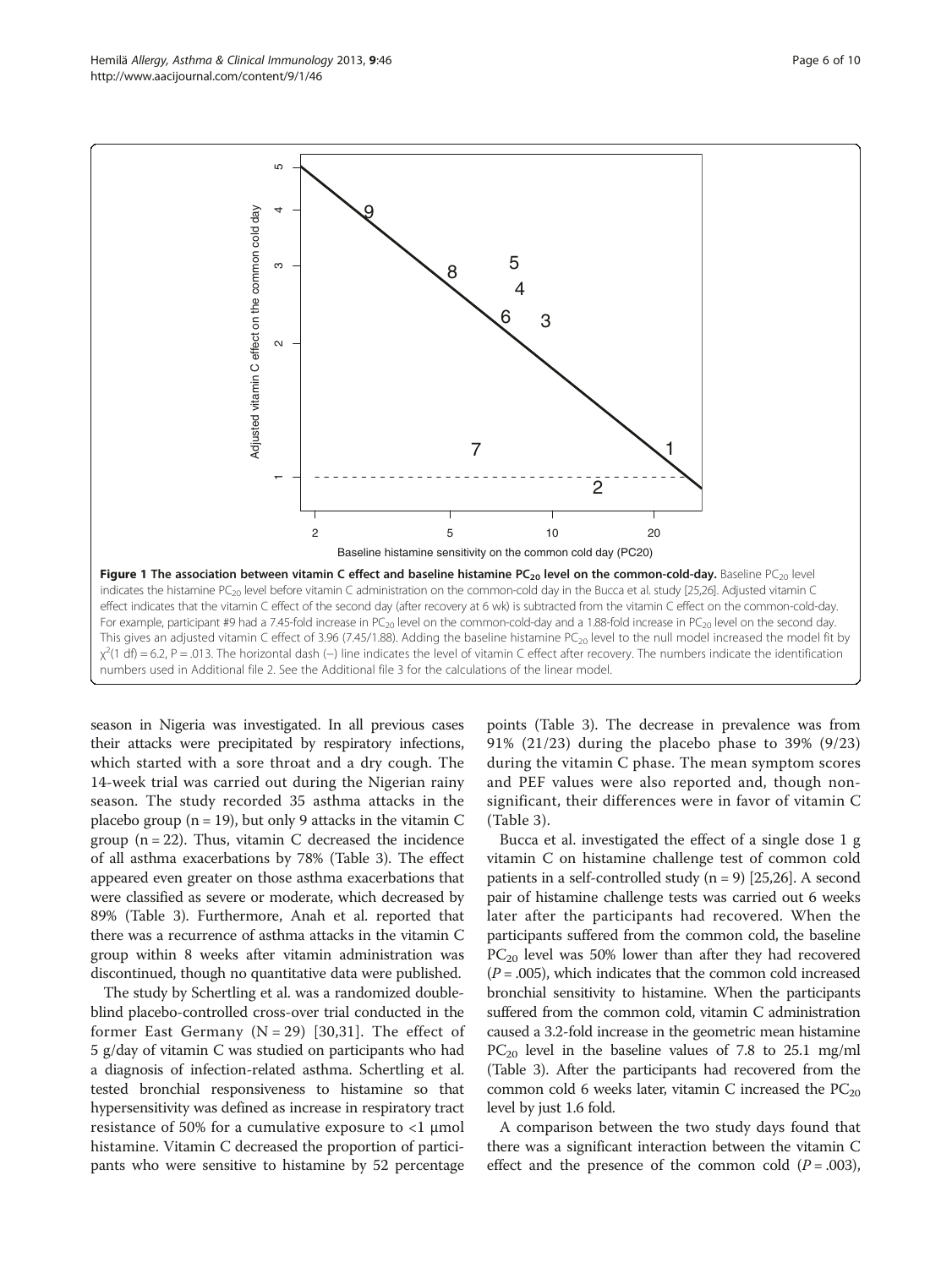which indicates that the effect of vitamin C on bronchial hypersensitivity was different between the two test days separated by 6 weeks. Furthermore, a linear regression analysis revealed that the difference in the vitamin C effect between the two study days depended significantly on the baseline histamine  $PC_{20}$  level determined on the commoncold-day (Figure [1\)](#page-5-0). If there are factors causing bias in the self-controlled comparison and if the factors are constant on both study days, they would be removed from the calculation of the adjusted vitamin C effect, i.e., the difference in effect between the two study days. Such potential factors include the placebo effect and tachyphylaxis. The linear regression model indicated there were no differences in the vitamin C effects between the two study days when the baseline histamine  $PC_{20}$  level was 25 mg/ml on the common-cold-day (Figure [1](#page-5-0)). However, when the baseline  $PC_{20}$  level was 2 mg/ml on the common-cold-day, the model predicted that vitamin C administration would increase the histamine  $PC_{20}$  level 4.7-fold over the corresponding effect after recovery from the cold.

In the study by Bucca et al., there was a significant correlation between the histamine  $PC_{20}$  levels on the two study days after vitamin C administration  $(r = 0.81,$  $P = .008$ ). After vitamin C administration the geometric means of the  $PC_{20}$  levels on the two days were essentially identical: 25.1 vs. 25.7 mg/ml [[25](#page-8-0)]. Before vitamin C administration the correlation between the  $PC_{20}$  levels for the two days was weak ( $r = 0.66$ ,  $P = .054$ ). Linear modeling was used to determine whether the increase in correlation caused by vitamin C administration was statistically significant. Adding the difference between the vitamin C effects for the two study days as a factor to the linear model explaining the baseline  $PC_{20}$  levels on the common-cold-day by the baseline  $PC_{20}$  levels after recovery improved the fit of the linear model significantly  $(P=.003)$ . Consequently, the closer association between the  $PC_{20}$  values after vitamin C administration cannot be explained by random variation alone.

Bucca et al. did not use a placebo [[25](#page-8-0)], and therefore data on the possible role of placebo on the histamine challenge test was assessed from other studies. One study reported that the histamine sensitivity on the placebo day did not differ from the levels on the no-treatment day (95% CI: -22% to +21%) [[33](#page-8-0)]. Other studies also found no effect of placebo on histamine sensitivity [\[7](#page-8-0)-[9,34,35](#page-8-0)]. Another potential problem in the Bucca group's study design was tachyphylaxis, which indicates that a second histamine challenge test carried out too soon after the first test might lead to increased  $PC_{20}$  values. Although this phenomenon has been reported, in one study the increase in histamine  $PC_{20}$  value was less than 1.5-fold for the second challenge test carried out at 1 hour after the first test [\[36](#page-8-0)]. Other studies have found small or no

tachyphylaxis effects [[35,37-40\]](#page-8-0). Furthermore, the close reproducibility of the histamine challenge test in the Bucca et al. study is also inconsistent with a substantial tachyphylaxis effect [[25\]](#page-8-0). Finally, if there is a constant placebo effect or tachyphylaxis that would cause bias, such effects would be eliminated from the calculation of the adjusted vitamin C effect, i.e., the difference in effects between the two study days. Therefore, the strong association between the adjusted vitamin C effect and the baseline histamine  $PC_{20}$  level is a further argument against the placebo effect and the tachyphylaxis effect (Figure [1](#page-5-0)). In conclusion, the placebo effect is not an issue and tachyphylaxis does not explain the 3.2-fold increase in the histamine  $PC_{20}$  level of common cold patients who were administered vitamin C.

## **Discussion**

The three identified studies give relevant information for assessing the potential role of vitamin C on alleviating asthma exacerbations caused by the common cold. The studies differ substantially in their methods, participants, settings and outcomes, yet each of them found a benefit from vitamin C administration.

Anah et al. [[27\]](#page-8-0) recorded the occurrence of asthma exacerbations, whereas Schertling et al. [[30](#page-8-0)] and Bucca et al. [[25](#page-8-0)] studied bronchial sensitivity to histamine. The common cold can lead to a transient bronchial hypersensitivity, which is a characteristic feature of asthma [[7-12,25\]](#page-8-0). Challenge tests with histamine and methacholine have been widely used for the examinations of asthma patients [[41\]](#page-8-0). Furthermore, reducing the airway hypersensitivity of asthmatics led to a significant reduction in asthma exacerbations, which implies that bronchial hypersensitivity is a clinically important measure of the asthma severity [[42\]](#page-8-0).

Two of the identified studies [[27,30\]](#page-8-0) were randomized double-blind placebo-controlled trials. Both studies used patients who suffered from infection-related asthma. Anah et al. found that vitamin C decreased the occurrence of respiratory infection-induced asthma attacks by 78% [[27](#page-8-0)]. Schertling et al. found that vitamin C decreased the proportion of asthma patients who suffered from bronchial hypersensitivity to histamine by 58 percentage points [[30](#page-8-0)]. In the Schertling group's study, vitamin C did not influence asthma symptoms or PEF values. However, the number of participants in that study was small and therefore the study had insufficient statistical power to test the effect on these outcomes. The Anah et al. study was carried out in Nigeria in the 1970s, and Schertling et al. study was carried out in former East Germany in the 1980s. Thus, those findings cannot be directly extrapolated to Western countries in the 2010s. Nevertheless, these two trials were methodologically strong. The highly significant effects caused by vitamin C administration indicate a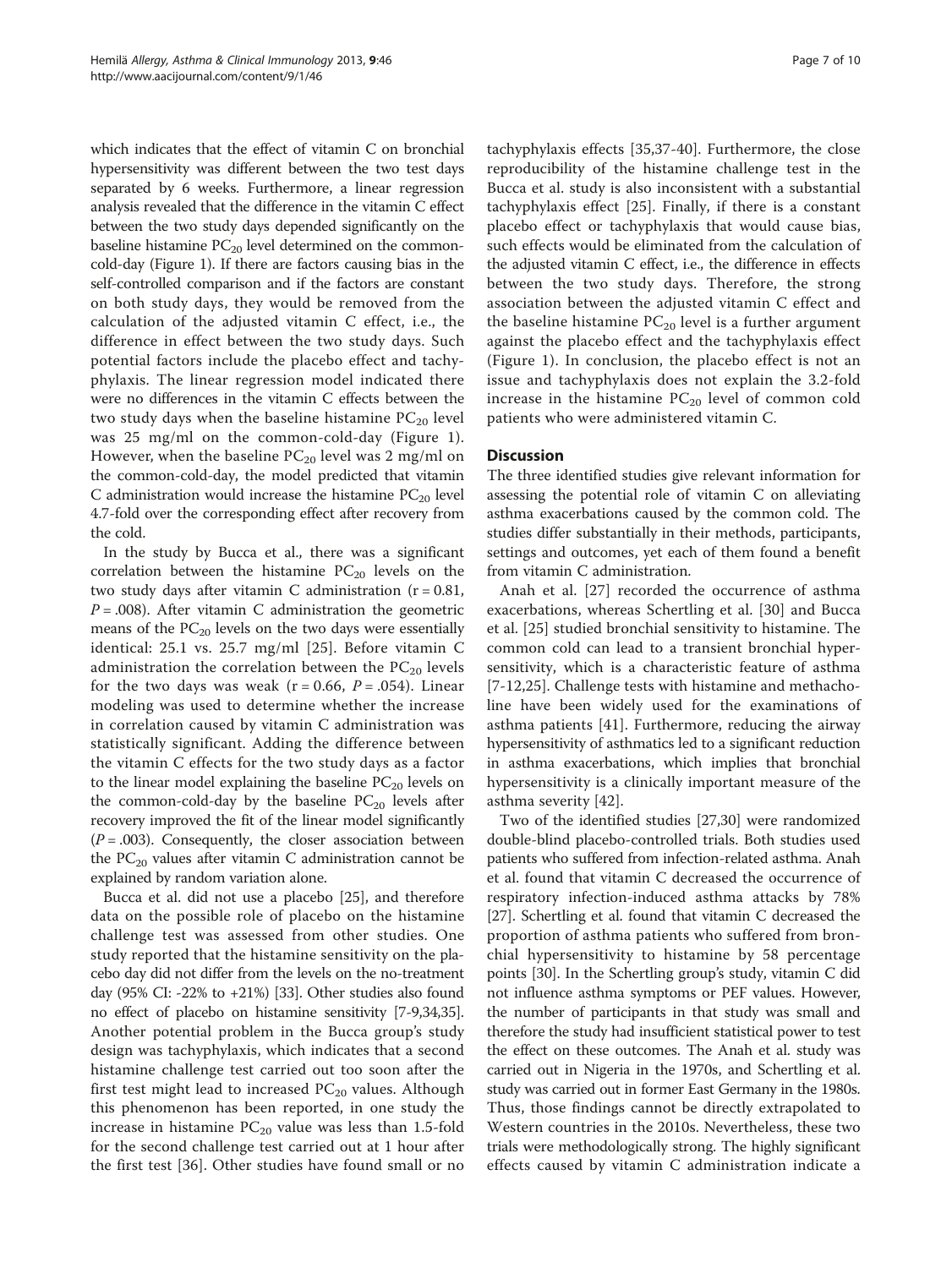<span id="page-7-0"></span>genuine biological effect on the lungs of some people who suffer from common cold-induced asthma exacerbations.

Bucca et al. found that vitamin C administration caused a 3.2-fold increase in histamine  $PC_{20}$  levels of common cold patients, which indicates that vitamin C decreased bronchial hypersensitivity caused by the common cold [[25](#page-8-0)]. The effect of vitamin C was significantly smaller after the participants had recovered from the colds. Furthermore, on the two vitamin C test days, which were separated by 6 weeks, histamine  $PC_{20}$  levels correlated significantly after vitamin C was administered, but did not do so before its administration. This indicates that vitamin C administration was associated with a kind of normalization of bronchial sensitivity. The study by Bucca and colleagues is methodologically weaker than the two other studies, but analyzing the two study days gives much strength compared with measuring participants only on the common-cold-day. In any case, placebo effect and tachyphylaxis do not readily explain the effect of vitamin C found in the participants when they were suffering from the common cold.

Publication bias might be a problem in the case where a few studies have been published. However, publication bias cannot reasonably explain the remarkably small P-values found in each of the three studies reviewed here. Furthermore, publication bias cannot explain findings that are not published in the original study reports. Therefore, publication bias cannot explain the association between the  $PC_{20}$  level on the common-cold day and the adjusted vitamin C effect (Figure [1\)](#page-5-0). This systematic review was done by one person and one person might have a higher error rate in the extraction of data than a group. However, only three studies are included and the extracted data were several times compared against the original study reports. It is unlikely that errors would have remained. Furthermore, to increase transparency in this systematic review, the extracted data and the calculations are described in Additional files 2 and 3.

Asthma is a heterogeneous syndrome, an "umbrella concept," that comprises a collection of different phenotypes with different underlying pathophysiologies, rather than a single disease [\[43](#page-8-0),[44\]](#page-9-0). A previous meta-analysis found that vitamin C may alleviate exercise-induced bronchoconstriction [\[24](#page-8-0)] and the current study revealed that vitamin C may alleviate common cold-induced asthma exacerbations. It is noteworthy that both of these conditions involve short-term stress, caused either by physical exertion or by an infectious disease. Given the diverse asthma phenotypes that exist, it is relevant to consider whether vitamin C might influence other asthma phenotypes.

In a four-month study of British asthmatics who regularly used inhaled corticosteroids, Fogarty et al. found no effect of 1 g/day vitamin C on the  $FEV<sub>1</sub>$  level, on bronchial sensitivity to methacholine, or on asthma symptoms [[45](#page-9-0)]. However, those authors found that the need for inhaled corticosteroids was slightly lower in the vitamin C group [[46](#page-9-0)]. The Fogarty et al. study indicates that regular vitamin C administration is not substantially beneficial for patients with persistent asthma without acute problems. However, their study does not conflict with the possibility that vitamin C may be beneficial for pulmonary functions of some asthmatics under certain forms of acute stress, such as people who endure heavy physical activity or suffer from a viral respiratory tract infection.

Evidently, more research on the role of vitamin C on common cold-induced asthma is needed. On the other hand, vitamin C costs only a few pennies per gram and it is safe in gram doses [\[16,17](#page-8-0)[,47](#page-9-0)]. Given the strong evidence that shows that vitamin C alleviates common cold symptoms [[14](#page-8-0)-[17](#page-8-0)], and the findings of this systematic review, it may be reasonable for asthmatic patients to test vitamin C on an individual basis when they have exacerbations of asthma caused by respiratory infections.

## Additional files

[Additional file 1:](http://www.biomedcentral.com/content/supplementary/1710-1492-9-46-S1.pdf) Flow diagram of the literature. [Additional file 2:](http://www.biomedcentral.com/content/supplementary/1710-1492-9-46-S2.xls) Extraction and analysis of data. [Additional file 3:](http://www.biomedcentral.com/content/supplementary/1710-1492-9-46-S3.pdf) Analysis of data: R-program printouts.

#### Abbreviations

CI: Confidence interval; FEV<sub>1</sub>: Forced expiratory volume in 1 second;  $PC<sub>20</sub>$ : Concentration of histamine needed for a 20% FEV<sub>1</sub> decrease; PEF: Peak expiratory flow; RR: Rate ratio.

#### Competing interests

The author declares that he has no competing interests.

#### Acknowledgements

The author is grateful to Silvia Maggini (Roche, Switzerland) for arranging the translation of the Schertling et al. report [[30\]](#page-8-0) into English. This research has received no grant from any funding agency in the public, commercial or not-for-profit sectors.

Received: 26 June 2013 Accepted: 7 November 2013 Published: 26 November 2013

#### References

- 1. Rosenthal LA, Avila PC, Heymann PW, Martin RJ, Miller EK, Papadopoulos NG, Peebles RS, Gern JE: Viral respiratory tract infections and asthma: the course ahead. J Allergy Clin Immunol 2010, 125:1212–1217. [http://dx.doi.org/10.1016/j.jaci.2010.04.002.](http://dx.doi.org/10.1016/j.jaci.2010.04.002)
- 2. Minor TE, Dick EC, DeMeo AN, Ouellette JJ, Cohen M, Reed CE: Viruses as precipitants of asthmatic attacks in children. JAMA 1974, 227:292–298. [http://dx.doi.org/10.1001/jama.1974.03230160020004.](http://dx.doi.org/10.1001/jama.1974.03230160020004)
- 3. Nicholson KG, Kent J, Ireland DC: Respiratory viruses and exacerbations of asthma in adults. BMJ 1993, 307:982–986. [http://www.ncbi.nlm.nih.gov/](http://www.ncbi.nlm.nih.gov/pmc/articles/PMC1679193) [pmc/articles/PMC1679193.](http://www.ncbi.nlm.nih.gov/pmc/articles/PMC1679193)
- 4. Johnston SL, Pattemore PK, Sanderson G, Smith S, Lampe F, Symington P, O'Toole S, Myint SH, Tyrrell DA: Community study of role of viral infections in exacerbations of asthma in 9–11 year old children. BMJ 1995, 310:1225–1229. [http://www.ncbi.nlm.nih.gov/pmc/articles/](http://www.ncbi.nlm.nih.gov/pmc/articles/PMC2549614) [PMC2549614.](http://www.ncbi.nlm.nih.gov/pmc/articles/PMC2549614)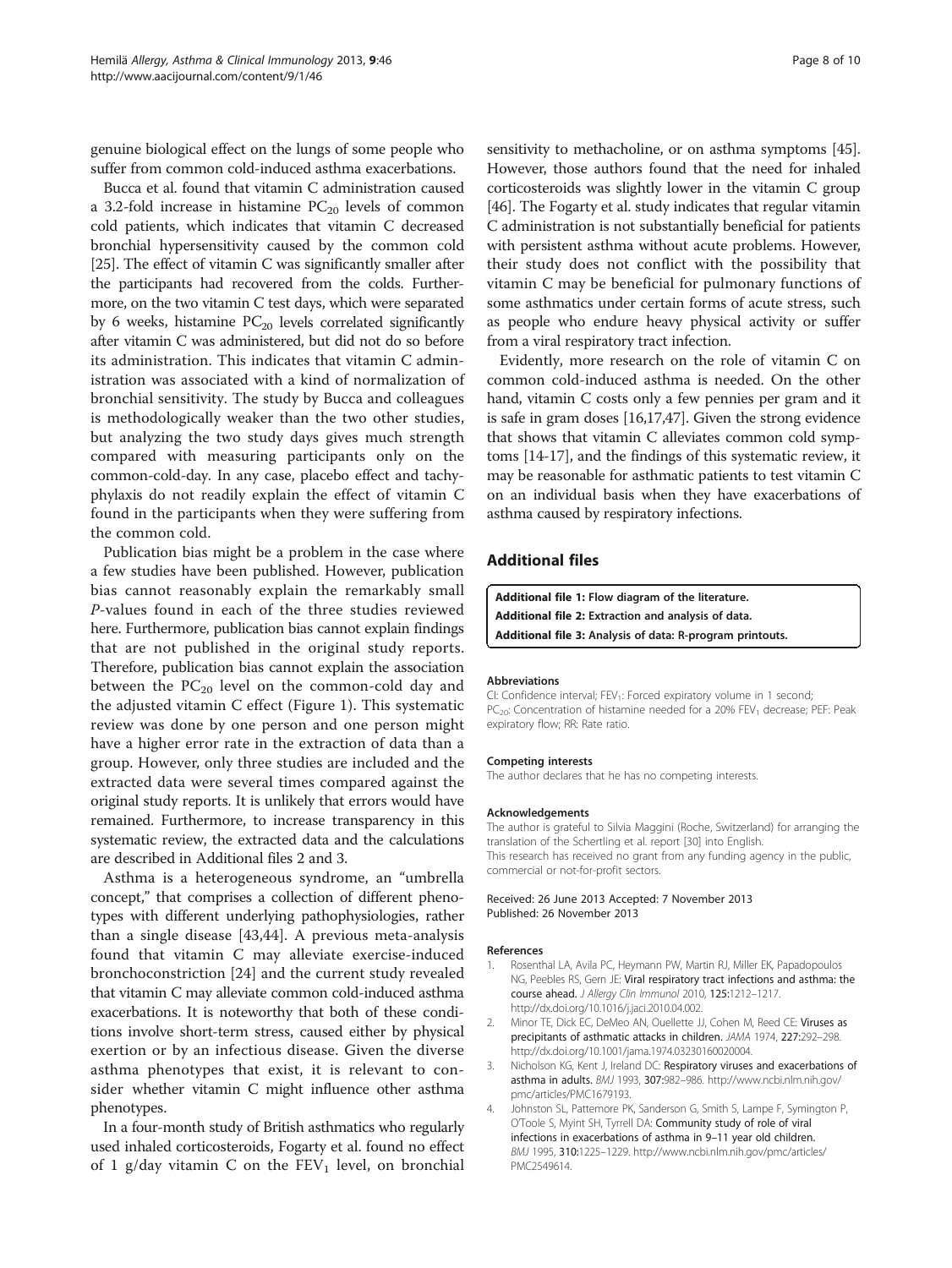- <span id="page-8-0"></span>5. Gern JE: The ABCs of rhinoviruses, wheezing, and asthma. J Virol 2010, 84:7418–7426. [http://dx.doi.org/10.1128/JVI.02290-09,](http://dx.doi.org/10.1128/JVI.02290-09) [http://www.ncbi.nlm.](http://www.ncbi.nlm.nih.gov/pubmed/20375160) [nih.gov/pubmed/20375160](http://www.ncbi.nlm.nih.gov/pubmed/20375160).
- 6. Walter MJ, Castro M, Kunselman SJ, Chinchilli VM, Reno M, Ramkumar TP, Avila PC, Boushey HA, Ameredes BT, Bleecker ER, Calhoun WJ, Cherniack RM, Craig TJ, Denlinger LC, Israel E, Fahy JV, Jarjour NN, Kraft M, Lazarus SC, Lemanske RF Jr, Martin RJ, Peters SP, Ramsdell JW, Sorkness CA, Sutherland ER, Szefler SJ, Wasserman SI, Wechsler ME: National Heart, Lung and Blood Institute's Asthma Clinical Research Network: Predicting worsening asthma control following the common cold. Eur Respir J 2008, 32:1548–1554.<http://dx.doi.org/10.1183/09031936.00026808>.
- 7. Empey DW, Laitinen LA, Jacobs L, Gold WM, Nadel JA: Mechanisms of bronchial hyperreactivity in normal subjects after upper respiratory tract infection. Am Rev Respir Dis 1976, 113:131–139. [http://www.ncbi.nlm.nih.](http://www.ncbi.nlm.nih.gov/pubmed/1247226) [gov/pubmed/1247226.](http://www.ncbi.nlm.nih.gov/pubmed/1247226)
- Grünberg K, Timmers MC, Smits HH, de Klerk EP, Dick EC, Spaan WJ, Hiemstra PS, Sterk PJ: Effect of experimental rhinovirus 16 colds on airway hyperresponsiveness to histamine and interleukin-8 in nasal lavage in asthmatic subjects in vivo. Clin Exp Allergy 1997, 27:36–45. <http://www.ncbi.nlm.nih.gov/pubmed/9117878>.
- 9. Grünberg K, Timmers MC, de Klerk EP, Dick EC, Sterk PJ: Experimental rhinovirus 16 infection causes variable airway obstruction in subjects with atopic asthma. Am J Respir Crit Care Med 1999, 160:1375–1380. [http://www.ncbi.nlm.nih.gov/pubmed/10508832.](http://www.ncbi.nlm.nih.gov/pubmed/10508832)
- 10. Lemanske RF, Dick EC, Swenson CA, Vrtis RF, Busse WW: Rhinovirus upper respiratory infection increases airway hyperreactivity and late asthmatic reactions. J Clin Invest 1989, 83:1-10. [http://www.ncbi.nlm.nih.](http://www.ncbi.nlm.nih.gov/pubmed/2536042) [gov/pubmed/2536042.](http://www.ncbi.nlm.nih.gov/pubmed/2536042)
- 11. Cheung D, Dick EC, Timmers MC, de Klerk EP, Spaan WJ, Sterk PJ: Rhinovirus inhalation causes long-lasting excessive airway narrowing in response to methacholine in asthmatic subjects in vivo. Am J Respir Crit Care Med 1995, 152:1490–1496. [http://www.ncbi.nlm.nih.gov/](http://www.ncbi.nlm.nih.gov/pubmed/7582282) [pubmed/7582282.](http://www.ncbi.nlm.nih.gov/pubmed/7582282)
- 12. Fraenkel DJ, Bardin PG, Sanderson G, Lampe F, Johnston SL, Holgate ST: Lower airways inflammation during rhinovirus colds in normal and in asthmatic subjects. Am J Respir Crit Care Med 1995, 151:879-886. <http://www.ncbi.nlm.nih.gov/pubmed/7881686>.
- 13. Carpenter KJ: The History of Scurvy and Vitamin C. New York, NY: Cambridge University Press; 1986.
- 14. Hemilä H: Vitamin C supplementation and common cold symptoms: problems with inaccurate reviews. Nutrition 1996, 12:804–809. [http://hdl.](http://hdl.handle.net/10250/7979) [handle.net/10250/7979](http://hdl.handle.net/10250/7979), [http://dx.doi.org/10.1016/S0899-9007\(96\)00223-7](http://dx.doi.org/10.1016/S0899-9007(96)00223-7).
- 15. Hemilä H: Vitamin C supplementation and common cold symptoms: factors affecting the magnitude of the benefit. Med Hypotheses 1999, 52:171–178. [http://hdl.handle.net/10250/8375,](http://hdl.handle.net/10250/8375) [http://dx.doi.org/10.1054/](http://dx.doi.org/10.1054/mehy.1997.0639) [mehy.1997.0639](http://dx.doi.org/10.1054/mehy.1997.0639).
- 16. Hemilä H, Chalker EB: Vitamin C for preventing and treating the common cold. Cochrane Database Syst Rev 2013, 1:CD000980. [http://dx.doi.org/](http://dx.doi.org/10.1002/14651858.CD000980.pub4) [10.1002/14651858.CD000980.pub4](http://dx.doi.org/10.1002/14651858.CD000980.pub4).
- 17. Hemilä H: Do vitamins C and E affect respiratory infections, PhD Thesis. Helsinki, Finland: University of Helsinki; 2006:11–16. 46–51, 62–63. <http://hdl.handle.net/10138/20335>.
- 18. Hemilä H: Vitamin C intake and susceptibility to the common cold. [discussion in: 1997, 78:857–866]. Br J Nutr 1997, 77:59–72. <http://dx.doi.org/10.1017/S0007114500002889>.
- 19. Elwood PC, Lee HP, St Leger AS, Baird M, Howard AN: A randomized controlled trial of vitamin C in the prevention and amelioration of the common cold. Br J Prev Soc Med 1976, 30:193–196. [http://www.ncbi.nlm.](http://www.ncbi.nlm.nih.gov/pmc/articles/PMC478963) [nih.gov/pmc/articles/PMC478963.](http://www.ncbi.nlm.nih.gov/pmc/articles/PMC478963)
- 20. Anderson TW, Reid DBW, Beaton GH: Vitamin C and the common cold [correction of: 1972, 107:503–508]. Can Med Assoc J 1973, 108:133. [http://www.ncbi.nlm.nih.gov/pmc/articles/PMC1941144.](http://www.ncbi.nlm.nih.gov/pmc/articles/PMC1941144)
- 21. Hemilä H, Louhiala P: Vitamin C may affect lung infections. J R Soc Med 2007, 100:495–498.<http://www.ncbi.nlm.nih.gov/pmc/articles/PMC2099400>.
- 22. Goldsmith GA, Ogaard AT, Gowe DF: Vitamin C (ascorbic acid) nutrition in bronchial asthma: an estimation of the daily requirement of ascorbic acid. Arch Intern Med 1941, 67:597–608.
- 23. Silbert NE: Vitamin C: a critical review of the use of vitamin C in allergic disorders and a preliminary report comparing it therapeutically with antihistamines, antiasthmatics and sedatives. Med Times 1951, 79:370–376. [http://www.ncbi.nlm.nih.gov/pubmed/14852293.](http://www.ncbi.nlm.nih.gov/pubmed/14852293)
- 24. Hemilä H: Vitamin C may alleviate exercise-induced bronchoconstriction: a meta-analysis. BMJ Open 2013, 3:e002416. [http://dx.doi.org/10.1136/](http://dx.doi.org/10.1136/bmjopen-2012-002416) [bmjopen-2012-002416.](http://dx.doi.org/10.1136/bmjopen-2012-002416)
- 25. Bucca C, Rolla G, Arossa W, Caria E, Elia C, Nebiolo F, Baldi S: Effect of ascorbic acid on increased bronchial responsiveness during upper airway infection. Respiration 1989, 55:214–219. [http://www.ncbi.nlm.nih.](http://www.ncbi.nlm.nih.gov/pubmed/2595105) [gov/pubmed/2595105,](http://www.ncbi.nlm.nih.gov/pubmed/2595105) [http://dx.doi.org/10.1159/000195737.](http://dx.doi.org/10.1159/000195737)
- 26. Bucca C, Rolla G, Farina JC: Effect of vitamin C on transient increase of bronchial responsiveness in conditions affecting the airways. Ann NY Acad Sci 1992, 669:175–187.<http://www.ncbi.nlm.nih.gov/pubmed/1444023>, [http://dx.doi.org/10.1111/j.1749-6632.1992.tb17098.x.](http://dx.doi.org/10.1111/j.1749-6632.1992.tb17098.x)
- 27. Anah CO, Jarike LN, Baig HA: High dose ascorbic acid in Nigerian asthmatics. Trop Geogr Med 1980, 32:132–137. [http://www.ncbi.nlm.nih.gov/](http://www.ncbi.nlm.nih.gov/pubmed/7423602) [pubmed/7423602.](http://www.ncbi.nlm.nih.gov/pubmed/7423602)
- 28. The R Project for Statistical Computing [http://www.r-project.org](http://www.r-project.org/).
- 29. Glynn RJ, Buring JE: Ways of measuring rates of recurrent events. BMJ 1996, 312:364–367.<http://www.ncbi.nlm.nih.gov/pmc/articles/PMC2350293>.
- 30. Schertling M, Winsel K, Müller S, Henning R, Meiske W, Slapke J: Action of ascorbic acid on clinical course of infection related bronchial asthma and on reactive oxygen metabolites by BAL cells [in German]. Z Klin Med 1990, 45:1770–1774. English translation available at: [http://www.mv.helsinki.](http://www.mv.helsinki.fi/home/hemila/T9.pdf) [fi/home/hemila/T9.pdf.](http://www.mv.helsinki.fi/home/hemila/T9.pdf)
- 31. Schertling M: Einfluss von Ascorbinsäure auf den klinischen Verlauf des infektbedingten Asthma bronchiale und die Bildung von reaktiven Sauerstoffmetaboliten durch BAL-Zellen. Berlin, East Germany: PhD thesis; 1989. Excerpts available at: [http://www.mv.helsinki.fi/home/hemila/A/](http://www.mv.helsinki.fi/home/hemila/A/Schertling.htm) [Schertling.htm](http://www.mv.helsinki.fi/home/hemila/A/Schertling.htm).
- 32. Fagerland MW, Lydersen S, Laake P: Recommended confidence intervals for two independent binomial proportions. Stat Methods Med Res 2011. (in press). [http://dx.doi.org/10.1177/0962280211415469.](http://dx.doi.org/10.1177/0962280211415469)
- 33. Nathan RA, Segall N, Glover GC, Schocket AL: The effects of H1 and H2 antihistamines on histamine inhalation challenges in asthmatic patients. Am Rev Respir Dis 1979, 120:1251–1258. [http://www.ncbi.nlm.nih.gov/](http://www.ncbi.nlm.nih.gov/pubmed/42333) [pubmed/42333.](http://www.ncbi.nlm.nih.gov/pubmed/42333)
- 34. Malo JL, Fu CL, L'Archevêque J, Ghezzo H, Cartier A: Duration of the effect of astemizole on histamine-inhalation tests. J Allergy Clin Immunol 1990, 85:729–736.<http://www.ncbi.nlm.nih.gov/pubmed/1969870>.
- 35. Lemire I, Cartier A, Malo JL, Pineau L, Ghezzo H, Martin RR: Effect of sodium cromoglycate on histamine inhalation tests. J Allergy Clin Immunol 1984, 73:234–239.<http://www.ncbi.nlm.nih.gov/pubmed/6421918>.
- 36. Strban M, Manning PJ, Watson RM, O'Byrne PM: Effect of magnitude of airway responsiveness and therapy with inhaled corticosteroid on histamine tachyphylaxis in asthma. Chest 1994, 105:1434–1438. <http://www.ncbi.nlm.nih.gov/pubmed/8181332>.
- 37. Schoeffel RE, Anderson SD, Gillam I, Lindsay DA: Multiple exercise and histamine challenge in asthmatic patients. Thorax 1980, 35:164–170. <http://dx.doi.org/10.1136/thx.35.3.164>.
- 38. Ruffin RE, Alpers JH, Crockett AJ, Hamilton R: Repeated histamine inhalation tests in asthmatic patients. J Allergy Clin Immunol 1981, 67:285–289.<http://www.ncbi.nlm.nih.gov/pubmed/7204784>.
- 39. Polosa R, Finnerty JP, Holgate ST: Tachyphylaxis to inhaled histamine in asthma: its significance and relationship to basal airway responsiveness. J Allergy Clin Immunol 1990, 86:265–271. [http://www.ncbi.nlm.nih.gov/](http://www.ncbi.nlm.nih.gov/pubmed/2384654) [pubmed/2384654.](http://www.ncbi.nlm.nih.gov/pubmed/2384654)
- 40. Roorda RJ, Gerritsen J, van Aalderen WM, Schouten JP, Knol K: Repeated provocation tests in asthmatic children for testing tachyphylaxis to histamine. Pediatr Pulmonol 1991, 10:106–111. [http://dx.doi.org/10.1002/](http://dx.doi.org/10.1002/ppul.1950100212) [ppul.1950100212.](http://dx.doi.org/10.1002/ppul.1950100212)
- 41. Crapo RO, Casaburi R, Coates AL, Enright PL, Hankinson JL, Irvin CG, MacIntyre NR, McKay RT, Wanger JS, Anderson SD, Cockcroft DW, Fish JE, Sterk PJ: Guidelines for methacholine and exercise challenge testing-1999. Am J Respir Crit Care Med 2000, 161:309–329. [http://www.ncbi.nlm.](http://www.ncbi.nlm.nih.gov/pubmed/10619836) [nih.gov/pubmed/10619836](http://www.ncbi.nlm.nih.gov/pubmed/10619836).
- 42. Sont JK, Willems LN, Bel EH, van Krieken JH, Vandenbroucke JP, Sterk PJ: Clinical control and histopathologic outcome of asthma when using airway hyperresponsiveness as an additional guide to long-term treatment. Am J Respir Crit Care Med 1999, 159:1043–1051. [http://www.ncbi.nlm.](http://www.ncbi.nlm.nih.gov/pubmed/10194144) [nih.gov/pubmed/10194144](http://www.ncbi.nlm.nih.gov/pubmed/10194144).
- 43. Fajt ML, Wenzel SE: Asthma phenotypes in adults and clinical implications. Expert Rev Respir Med 2009, 3:607–625. [http://www.ncbi.nlm.](http://www.ncbi.nlm.nih.gov/pubmed/20477351) [nih.gov/pubmed/20477351](http://www.ncbi.nlm.nih.gov/pubmed/20477351), [http://dx.doi.org/10.1586/ers.09.57.](http://dx.doi.org/10.1586/ers.09.57)